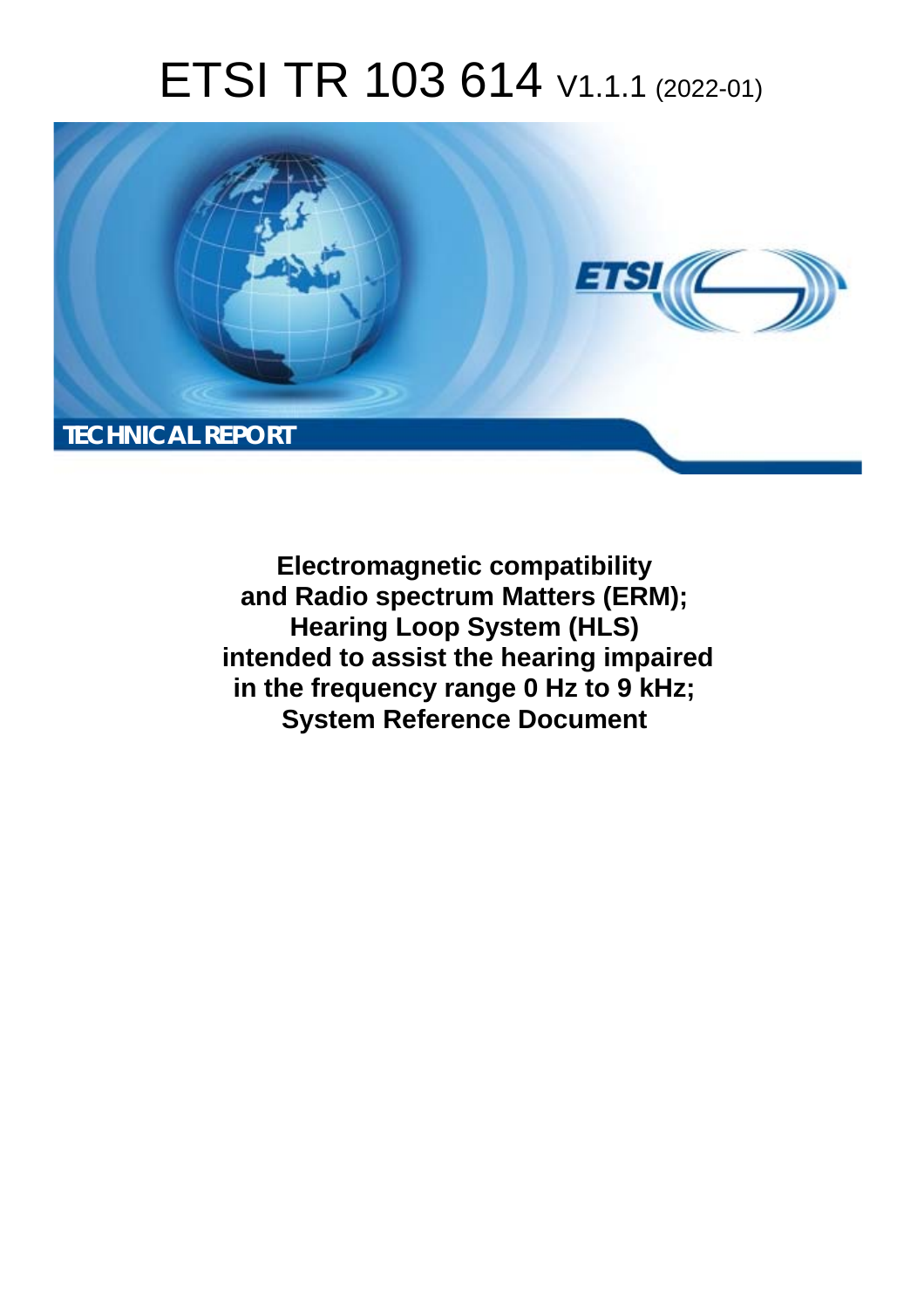Reference DTR/ERM-582

Keywords

assistive listening, audio frequency induction loop system, disability, hearing loop system, SRDoc

*ETSI* 

650 Route des Lucioles F-06921 Sophia Antipolis Cedex - FRANCE

Tel.: +33 4 92 94 42 00 Fax: +33 4 93 65 47 16

Siret N° 348 623 562 00017 - APE 7112B Association à but non lucratif enregistrée à la Sous-Préfecture de Grasse (06) N° w061004871

#### *Important notice*

The present document can be downloaded from: <http://www.etsi.org/standards-search>

The present document may be made available in electronic versions and/or in print. The content of any electronic and/or print versions of the present document shall not be modified without the prior written authorization of ETSI. In case of any existing or perceived difference in contents between such versions and/or in print, the prevailing version of an ETSI deliverable is the one made publicly available in PDF format at [www.etsi.org/deliver](http://www.etsi.org/deliver).

Users of the present document should be aware that the document may be subject to revision or change of status. Information on the current status of this and other ETSI documents is available at <https://portal.etsi.org/TB/ETSIDeliverableStatus.aspx>

If you find errors in the present document, please send your comment to one of the following services: <https://portal.etsi.org/People/CommiteeSupportStaff.aspx>

#### *Notice of disclaimer & limitation of liability*

The information provided in the present deliverable is directed solely to professionals who have the appropriate degree of experience to understand and interpret its content in accordance with generally accepted engineering or other professional standard and applicable regulations.

No recommendation as to products and services or vendors is made or should be implied.

No representation or warranty is made that this deliverable is technically accurate or sufficient or conforms to any law and/or governmental rule and/or regulation and further, no representation or warranty is made of merchantability or fitness for any particular purpose or against infringement of intellectual property rights.

In no event shall ETSI be held liable for loss of profits or any other incidental or consequential damages.

Any software contained in this deliverable is provided "AS IS" with no warranties, express or implied, including but not limited to, the warranties of merchantability, fitness for a particular purpose and non-infringement of intellectual property rights and ETSI shall not be held liable in any event for any damages whatsoever (including, without limitation, damages for loss of profits, business interruption, loss of information, or any other pecuniary loss) arising out of or related to the use of or inability to use the software.

#### *Copyright Notification*

No part may be reproduced or utilized in any form or by any means, electronic or mechanical, including photocopying and microfilm except as authorized by written permission of ETSI. The content of the PDF version shall not be modified without the written authorization of ETSI.

The copyright and the foregoing restriction extend to reproduction in all media.

© ETSI 2022. All rights reserved.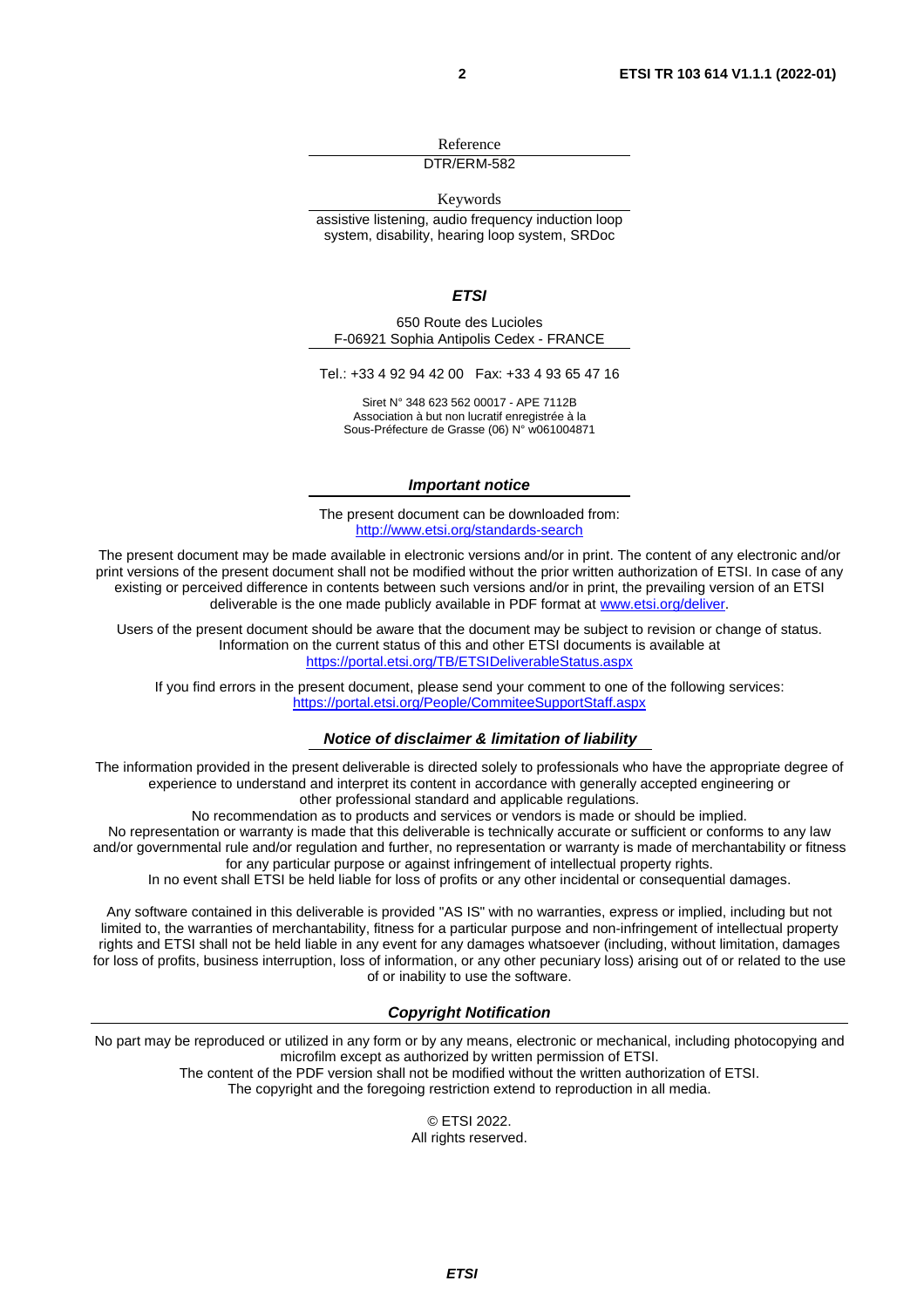## Contents

| 1        |                                                                                                       |  |  |  |  |  |
|----------|-------------------------------------------------------------------------------------------------------|--|--|--|--|--|
| 2        |                                                                                                       |  |  |  |  |  |
| 2.1      |                                                                                                       |  |  |  |  |  |
| 2.2      |                                                                                                       |  |  |  |  |  |
| 3        |                                                                                                       |  |  |  |  |  |
| 3.1      |                                                                                                       |  |  |  |  |  |
| 3.2      |                                                                                                       |  |  |  |  |  |
| 3.3      |                                                                                                       |  |  |  |  |  |
| 4        |                                                                                                       |  |  |  |  |  |
| 4.1      |                                                                                                       |  |  |  |  |  |
|          |                                                                                                       |  |  |  |  |  |
| 5<br>5.1 |                                                                                                       |  |  |  |  |  |
| 5.1.0    |                                                                                                       |  |  |  |  |  |
| 5.1.1    |                                                                                                       |  |  |  |  |  |
| 5.1.2    |                                                                                                       |  |  |  |  |  |
| 5.1.3    |                                                                                                       |  |  |  |  |  |
| 5.1.4    |                                                                                                       |  |  |  |  |  |
| 5.1.5    | Existing national and international standards and legislative requirements for Hearing Loop Systems11 |  |  |  |  |  |
| 5.1.5.0  |                                                                                                       |  |  |  |  |  |
| 5.1.5.1  |                                                                                                       |  |  |  |  |  |
| 5.1.5.2  |                                                                                                       |  |  |  |  |  |
| 5.1.5.3  |                                                                                                       |  |  |  |  |  |
| 5.1.5.4  |                                                                                                       |  |  |  |  |  |
| 5.1.5.5  |                                                                                                       |  |  |  |  |  |
| 5.1.5.6  |                                                                                                       |  |  |  |  |  |
| 5.2      |                                                                                                       |  |  |  |  |  |
| 8        |                                                                                                       |  |  |  |  |  |
| 9        |                                                                                                       |  |  |  |  |  |
| 10       |                                                                                                       |  |  |  |  |  |
| Annex A: |                                                                                                       |  |  |  |  |  |
| A.1      |                                                                                                       |  |  |  |  |  |
| A.1.0    |                                                                                                       |  |  |  |  |  |
| A.1.1    |                                                                                                       |  |  |  |  |  |
| A.2      |                                                                                                       |  |  |  |  |  |
| A.2.1    |                                                                                                       |  |  |  |  |  |
| A.2.2    |                                                                                                       |  |  |  |  |  |
| A.2.3    |                                                                                                       |  |  |  |  |  |
|          |                                                                                                       |  |  |  |  |  |
|          | <b>Annex B:</b>                                                                                       |  |  |  |  |  |
|          |                                                                                                       |  |  |  |  |  |

 $\mathbf{3}$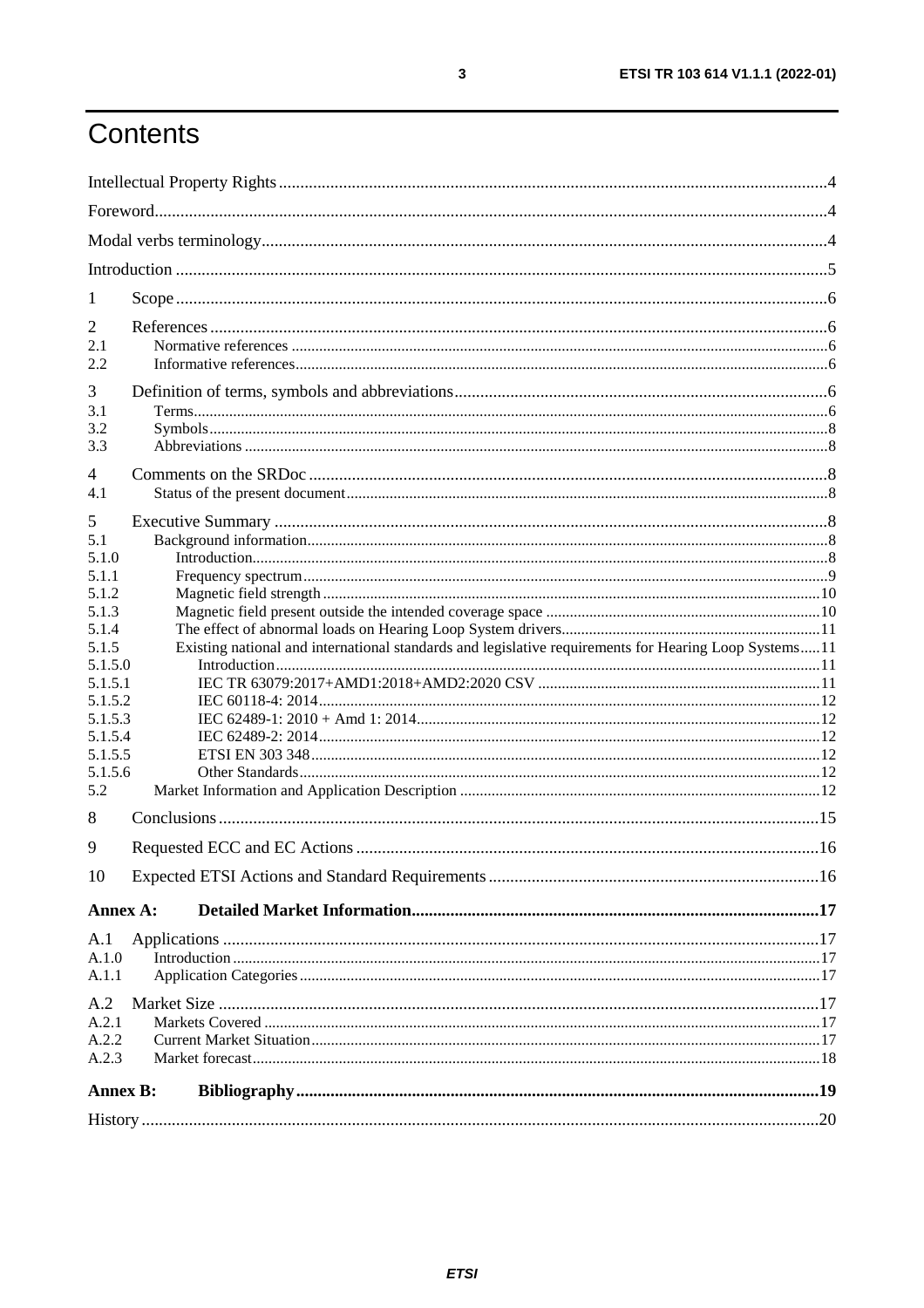## <span id="page-3-0"></span>Intellectual Property Rights

#### Essential patents

IPRs essential or potentially essential to normative deliverables may have been declared to ETSI. The declarations pertaining to these essential IPRs, if any, are publicly available for **ETSI members and non-members**, and can be found in ETSI SR 000 314: *"Intellectual Property Rights (IPRs); Essential, or potentially Essential, IPRs notified to ETSI in respect of ETSI standards"*, which is available from the ETSI Secretariat. Latest updates are available on the ETSI Web server ([https://ipr.etsi.org/\)](https://ipr.etsi.org/).

Pursuant to the ETSI Directives including the ETSI IPR Policy, no investigation regarding the essentiality of IPRs, including IPR searches, has been carried out by ETSI. No guarantee can be given as to the existence of other IPRs not referenced in ETSI SR 000 314 (or the updates on the ETSI Web server) which are, or may be, or may become, essential to the present document.

#### **Trademarks**

The present document may include trademarks and/or tradenames which are asserted and/or registered by their owners. ETSI claims no ownership of these except for any which are indicated as being the property of ETSI, and conveys no right to use or reproduce any trademark and/or tradename. Mention of those trademarks in the present document does not constitute an endorsement by ETSI of products, services or organizations associated with those trademarks.

**DECT™**, **PLUGTESTS™**, **UMTS™** and the ETSI logo are trademarks of ETSI registered for the benefit of its Members. **3GPP™** and **LTE™** are trademarks of ETSI registered for the benefit of its Members and of the 3GPP Organizational Partners. **oneM2M™** logo is a trademark of ETSI registered for the benefit of its Members and of the oneM2M Partners. **GSM**® and the GSM logo are trademarks registered and owned by the GSM Association.

### Foreword

This Technical Report (TR) has been produced by ETSI Technical Committee Electromagnetic compatibility and Radio spectrum Matters (ERM).

The present document includes necessary information to support the co-operation under the MoU between ETSI and the Electronic Communications Committee (ECC) of the European Conference of Postal and Telecommunications Administrations (CEPT).

## Modal verbs terminology

In the present document "**should**", "**should not**", "**may**", "**need not**", "**will**", "**will not**", "**can**" and "**cannot**" are to be interpreted as described in clause 3.2 of the [ETSI Drafting Rules](https://portal.etsi.org/Services/editHelp!/Howtostart/ETSIDraftingRules.aspx) (Verbal forms for the expression of provisions).

"**must**" and "**must not**" are **NOT** allowed in ETSI deliverables except when used in direct citation.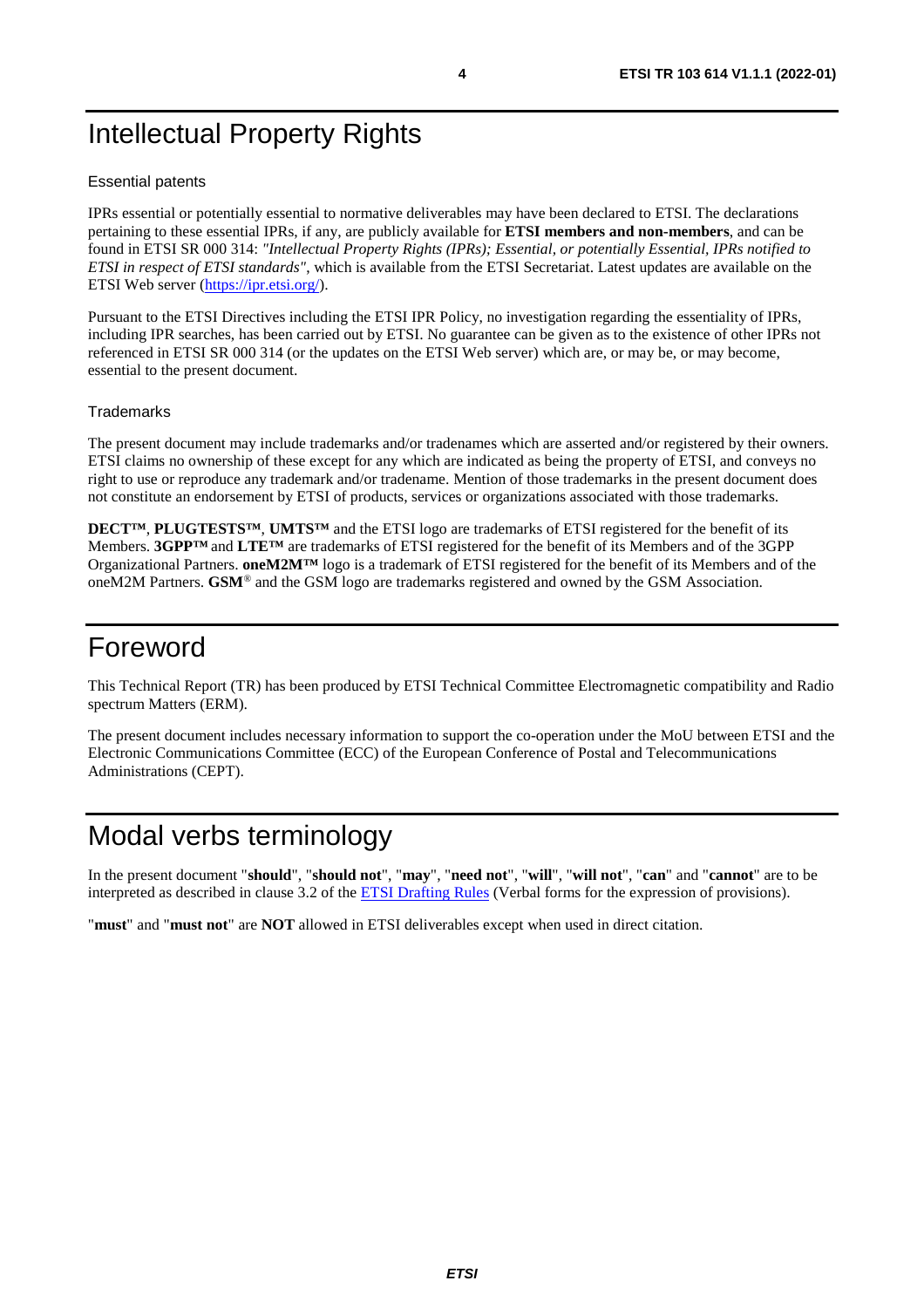### <span id="page-4-0"></span>Introduction

The purpose of producing the present document is to lay a foundation for the industry to quickly bring innovative and useful products to the market while avoiding any harmful interference with other services and equipment.

Hearing Loop Systems (HLSs, also known as Audio frequency induction loop systems or AFILS) have been in use since the middle of the twentieth century, with the first recognizable patents appearing circa 1938. They are used in theatres, conference rooms, cinemas, places of worship, meeting halls, shopping areas, and education establishments, and also for passenger handling buildings associated with rail, sea and air transport. Smaller-scale installations are used in household premises and residential care homes to increase the enjoyment of radio, television programmes and personal computers. Hearing Loops can also prove to be valuable for interview areas, ticket booths and service counters (ticket office systems). They provide a huge benefit to users with impaired hearing.

Hearing loop transmissions are entirely by means of magnetic induction (H field), and there is no intentional E field content. Hearing Loop Systems operate at baseband audio frequencies with no form of modulation. Due to the Radio Equipment Directive defining the lowest frequency for radio transmissions as 0 Hz, rather than 9 kHz as previously, it has become necessary to define their function within the radio spectrum. No cases of radio interference have been reported, and the strength of the field from a hearing loop system falls off rapidly outside the intended coverage space. Where functional restrictions exist (such as a need for confidentiality of the material broadcast in the loop) phased array system is used to attenuate the field even more rapidly outside the intended coverage space.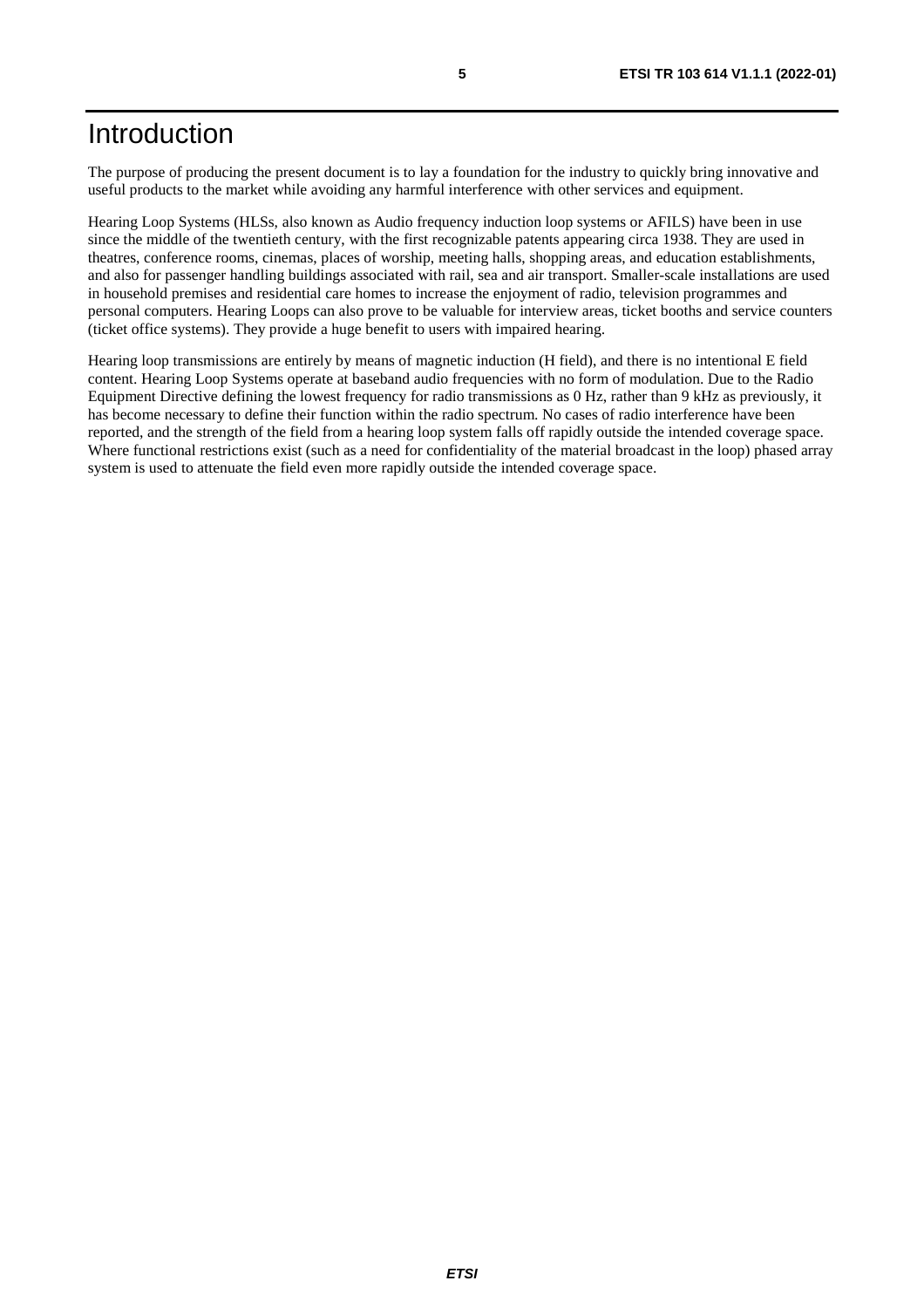### <span id="page-5-0"></span>1 Scope

The present document describes the application details, requirements and markets for Hearing Loop Systems (HLSs).

## 2 References

#### 2.1 Normative references

Normative references are not applicable in the present document.

### 2.2 Informative references

References are either specific (identified by date of publication and/or edition number or version number) or non-specific. For specific references, only the cited version applies. For non-specific references, the latest version of the referenced document (including any amendments) applies.

NOTE: While any hyperlinks included in this clause were valid at the time of publication, ETSI cannot guarantee their long term validity.

The following referenced documents are not necessary for the application of the present document but they assist the user with regard to a particular subject area.

| [i.1]   | IEC TR 63079:2017+AMD1:2018+AMD2:2020 CSV: "Code of practice for hearing loop systems<br>$(HLS)$ ".                                                                                                                                                                                     |
|---------|-----------------------------------------------------------------------------------------------------------------------------------------------------------------------------------------------------------------------------------------------------------------------------------------|
| $[1.2]$ | IEC 60118-4:2014: "Electroacoustics - Hearing aids - Part 4: Induction loop systems for hearing<br>aid purposes - Magnetic field strength".                                                                                                                                             |
| $[1.3]$ | IEC $62489-1:2010 + Amd$ 1:2014: "Electroacoustics - Audio-frequency induction loop systems for<br>assisted hearing - Part 1: Methods of measuring and specifying the performance of system<br>components".                                                                             |
| [i.4]   | IEC 62489-2:2014: "Electroacoustics - Audio-frequency induction loop systems for assisted<br>hearing - Part 2: Methods of calculating and measuring the low-frequency magnetic field<br>emissions from the loop for assessing conformity with guidelines on limits for human exposure". |
| [i.5]   | IEC 60268-10: "Sound system equipment - Part 10: Peak programme level meters".                                                                                                                                                                                                          |
| $[1.6]$ | IEC 61672-1: "Electroacoustics - Sound level meters - Part 1: Specifications".                                                                                                                                                                                                          |
| $[1.7]$ | IEC 60065: "Audio, video and similar electronic apparatus - Safety requirements".                                                                                                                                                                                                       |
| [i.8]   | ETSI EN 303 348: "Induction loop systems intended to assist the hearing impaired in the<br>frequency range 10 Hz to 9 kHz; Harmonised Standard covering the essential requirements of<br>article 3.2 of Directive 2014/53/EU".                                                          |

## 3 Definition of terms, symbols and abbreviations

### 3.1 Terms

For the purposes of the present document, the following terms apply:

**cochlear implant:** electronic device that stimulates the auditory nerve through electrodes placed in the cochlea of the inner ear, allowing some severely deaf people to perceive sounds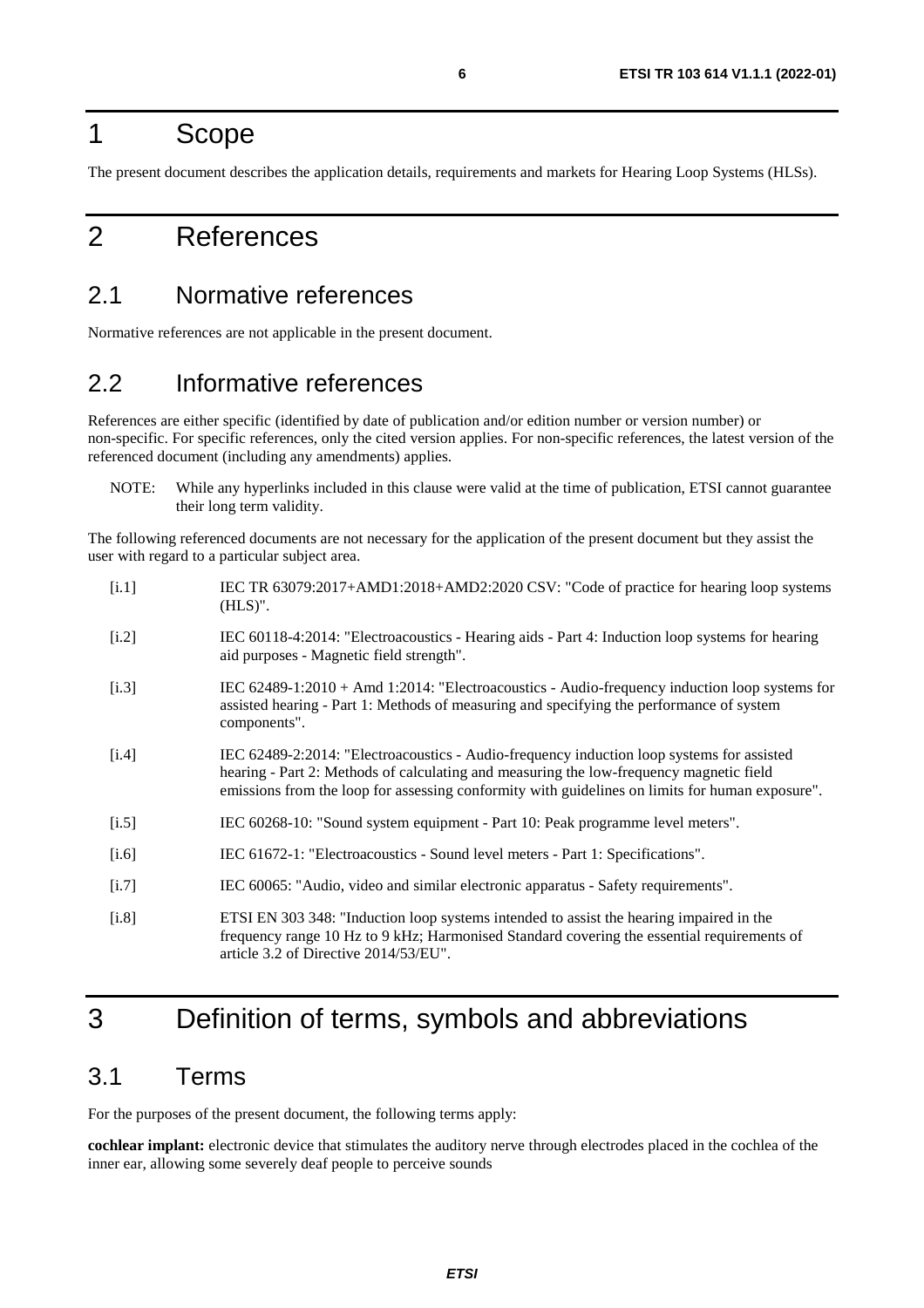**hearing aid:** personal amplification system, worn entirely on the listener, which is designed to enable a person with impaired hearing to hear more easily

NOTE: The hearing aid is typically prescribed and adjusted by an audiologist to cater for the hearing characteristics of the particular user.

**hearing instrument:** hearing aid or cochlear implant

**hearing loop listener:** portable stand-alone listening device which is designed to give an audible output in response to signals transmitted by a hearing loop system

**hearing loop monitor receiver:** stand-alone equipment designed to verify the performance of a hearing loop system by audio and visual means:

- providing visible indication that it is powered and when the strength of the magnetic field produced by the loop falls within a specified range; and
- providing an audio-frequency output by which the sound quality of the hearing loop system transmissions can be assessed

**Hearing Loop System (HLS):** system including amplifier(s), microphones and/or other signal sources, in which magnetic fields are created by the flow of audio-frequency current in a conductor arranged in the form of a loop or coil

NOTE: Historically called audio frequency induction loop systems or AFILS.

**induction loop:** current carrying loop or coil of a hearing loop system used to create the magnetic field

**integral loop:** loop designed as a fixed part of the equipment, without the use of an external connector and as such which cannot be disconnected from the equipment by the user

**large area hearing loop system:** hearing loop system that has an approximate coverage area greater than 400 m<sup>2</sup>

**loop listener:** See hearing loop listener.

**magnetic field strength level meter:** instrument designed to measure the magnetic field strength of audio frequency magnetic fields

NOTE: Two types are in common use; a Peak-Programme Meter (PPM) type having dynamic characteristics similar to those of the Type II meter specified in IEC 60268-10 [\[i.5](#page-5-0)], and a true r.m.s. meter type that incorporates a true r.m.s. rectifier and meets the relevant requirements for a Class 2 sound level meter specified in IEC 61672-1 [\[i.6\]](#page-5-0). Full functional specifications for both types of meter can be found in IEC 60118-4 [\[i.2](#page-5-0)].

**perimeter loop:** hearing loop with one or more turns laid horizontally around the perimeter of the area of intended coverage

**phased loop array:** system of overlapping hearing loops in which the currents are not in phase with each other that provides more even field coverage over large areas and less overspill than a perimeter loop of the same size

**portable hearing loop system:** equipment intended to be carried, attached or implanted

**reference magnetic field strength level:** 0 dB reference for magnetic field strength levels, which is 400 mA/m

**small area hearing loop system:** hearing loop system designed to assist communication between (usually) two persons, sometimes through a transparent screen

**telecoil:** magnetic pickup coil intended to receive signals from a hearing loop system

NOTE 1: In accordance with IEC 60118-4 [\[i.2\]](#page-5-0), also known as telecoil.

NOTE 2: A telecoil can be part of a hearing aid or of any other device for receiving signals from a hearing loop system in accordance with IEC 60118-4 [\[i.2\]](#page-5-0).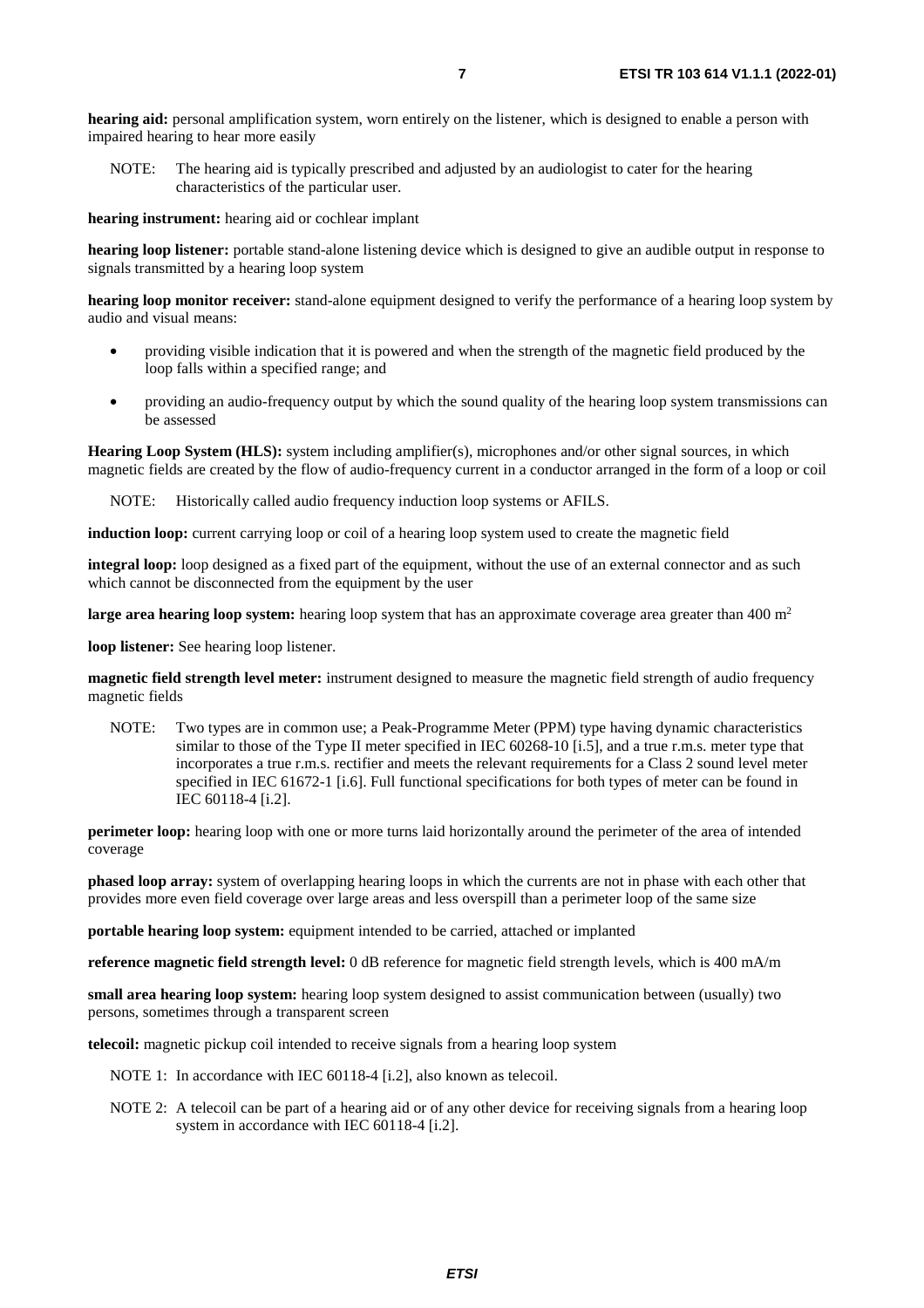### <span id="page-7-0"></span>3.2 Symbols

For the purposes of the present document, the following symbols apply:

| dВ       | deciBel                   |
|----------|---------------------------|
| E        | electrical field strength |
| H        | magnetic field strength   |
| $\Omega$ | ohm                       |
|          |                           |

### 3.3 Abbreviations

For the purposes of the present document, the following abbreviations apply:

| <b>AFILS</b>                                         | Audio Frequency Induction Loop System                                                                                                                                                     |  |  |
|------------------------------------------------------|-------------------------------------------------------------------------------------------------------------------------------------------------------------------------------------------|--|--|
| NOTE:                                                | Also known as Hearing Loop System.                                                                                                                                                        |  |  |
| <b>CEPT</b><br>EC<br>ECC<br><b>EMC</b><br><b>HLS</b> | European Conference of Postal and Telecommunications administrations<br>European Community<br>Electronic Communications Committee<br>Electromagnetic Compatibility<br>Hearing Loop System |  |  |
| NOTE:                                                | Also known as AFILS.                                                                                                                                                                      |  |  |
| <b>IHLMA</b><br><b>RED</b><br>r.m.s<br><b>TR</b>     | International Hearing Loop Manufacturers Association<br>Radio Equipment Directive<br>root mean square<br><b>Technical Report</b>                                                          |  |  |

## 4 Comments on the SRDoc

### 4.1 Status of the present document

No comments were received during the SRDoc enquiry.

## 5 Executive Summary

### 5.1 Background information

#### 5.1.0 Introduction

From information provided within the present document, it is clear that it is that the allocation of frequencies for HLS has to be properly defined in order to allow ongoing usage of HLS devices.

- Consideration should be given to establishing a harmonized band for HLS.
- Manufacturers and hearing instrument users need to be assured of Europe wide harmonization of HLS spectrum usage.

The present document describes a Hearing Loop System, how it helps the inclusion of disabled people, the equipment used to achieve this, and the extremely low likelihood of HLS being the cause of radio-frequency interference.

An HLS is a method of improving communication with hearing instrument users that uses a magnetic field to transmit audio signals.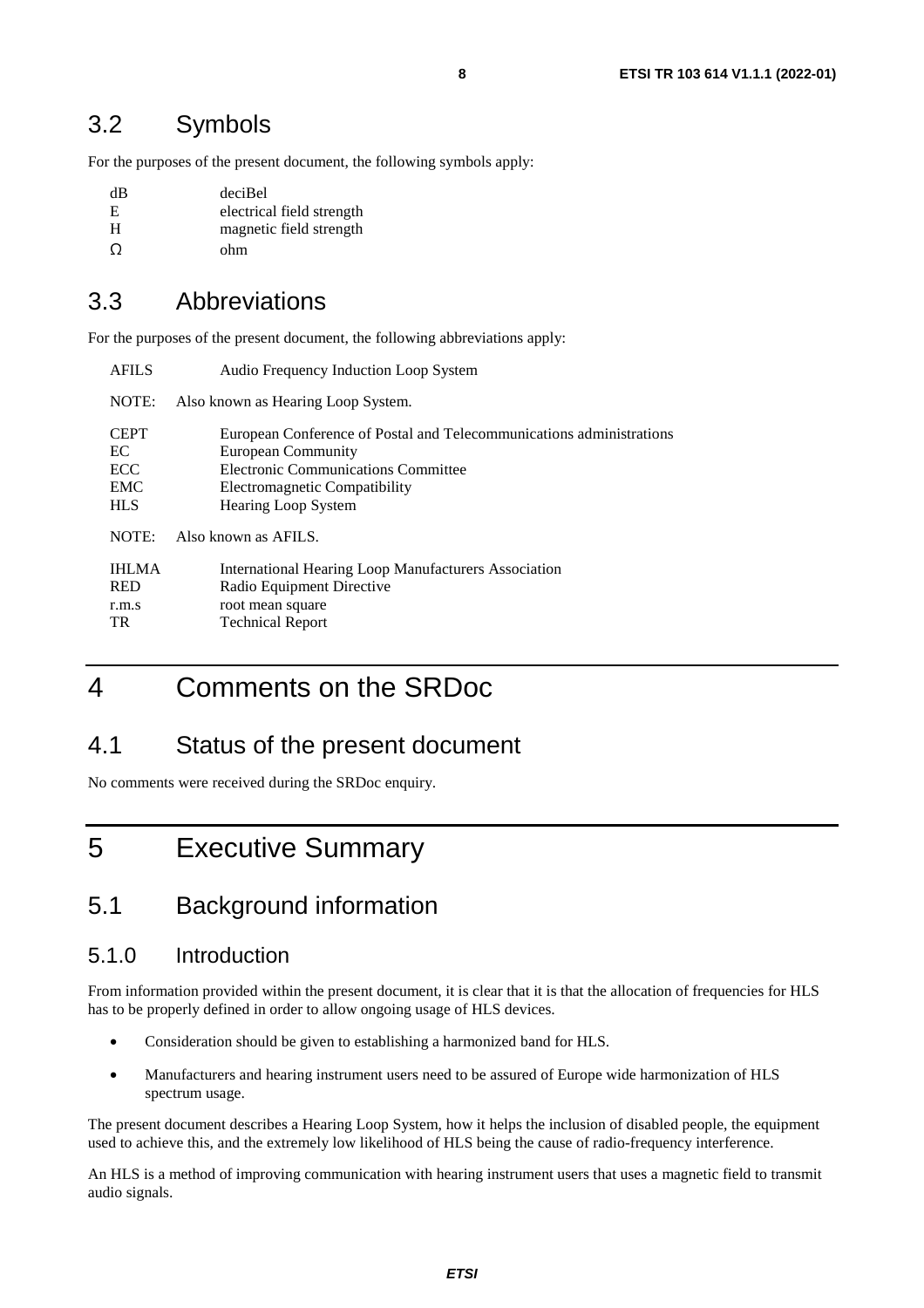<span id="page-8-0"></span>The benefit of an HLS is that whilst hearing instrument(s) worn by a person with impaired hearing can provide a useful improvement to the effectiveness of hearing conversations within 2 m of the listener, they are not so effective when listening to speech or music at a distance. This is because the microphone of the hearing instrument picks up the wanted speech or music together with the general noise and reverberation of the room and the unwanted speech of other conversations.

A basic large area HLS comprises a cable in the form of a loop, often laid around the perimeter of the room, hall, church, theatre, etc. in which the Hearing Loop System is to be provided. One or more microphones or other source(s) of sound signals, such as a radio receiver or portable telephone are connected to a specially designed audio amplifier that produces an audio-frequency electric current in the loop cable, causing a magnetic field to be produced in the vicinity of the loop. This magnetic field is a reproduction of the signal(s) into the amplifier and can be picked up by suitable hearing instruments and receivers near the loop.

Small area HLS include portable systems with integral loops and systems for counters and fixed help point systems that are designed to cover a very localized space and where the field outside the confines of the loop are used by the hearing instrument.

Most hearing instruments in use today are equipped with a telecoil, which picks up the transmitted magnetic field. Use of the telecoil is often enabled by selecting the "T" position or programme of the hearing instrument. In newer hearing instruments, the "T" input may be assigned to a user-selectable program that can be selected by (typically) operating a small push-button on the hearing instrument. To receive HLS transmissions without a hearing instrument, a special "loop listener" is required.

The frequency range of human hearing is conventionally considered to be 20 Hz to 20 kHz. However, the extremes of this range are less important for intelligibility and so are not transmitted by HLS, which operate between 10 Hz and 9 kHz. Compliance with IEC 60118-4 [[i.2](#page-5-0)] requires an HLS frequency response of 100 Hz to 5 kHz ±3 dB with respect to the response at 1 kHz for HLS designed for hearing instrument use, but wider frequency responses up to 9 kHz may be required for non-hearing instrument use (e.g. tour guides) and for future developments of hearing instrument technology.

While the coupling between remote microphones and hearing instruments (or other listening devices) may be achieved by means of wires, infra-red radiation or radio transmission, magnetic induction provides a simple and internationally accepted means by which the very large user base of hearing instruments with the uncomplicated and affordable T-Coil (telecoil) can receive the transmissions without the need for additional equipment. Additional equipment, especially that uses a headset or earpiece, has the dual disadvantage of stigmatising the user and creating an additional administrative burden for the management of the building.

Emerging technologies such as Bluetooth® Low Energy do not offer a practical alternative to HLS in most cases due to practical problems such as latency, the need to pair, and short battery life. Even if these problems are solved there is a very large installed base of hearing instruments with telecoils that will benefit from HLS for many years.

#### 5.1.1 Frequency spectrum

As a baseband transmission system, the transmitted output of a Hearing Loop System corresponds precisely with the bandwidth of the transmitted audio. There is no carrier frequency or modulation scheme. A correctly designed and installed HLS complying with the requirements of IEC 60118-4 [[i.2](#page-5-0)] has a frequency response within the range  $\pm 3$  dB with reference to the response at 1 kHz, from 100 Hz to 5 kHz. The upper limit may be extended but will never exceed a maximum frequency of 9 kHz.

Figure 1 depicts the typical frequency spectrum usage for a hearing loop system.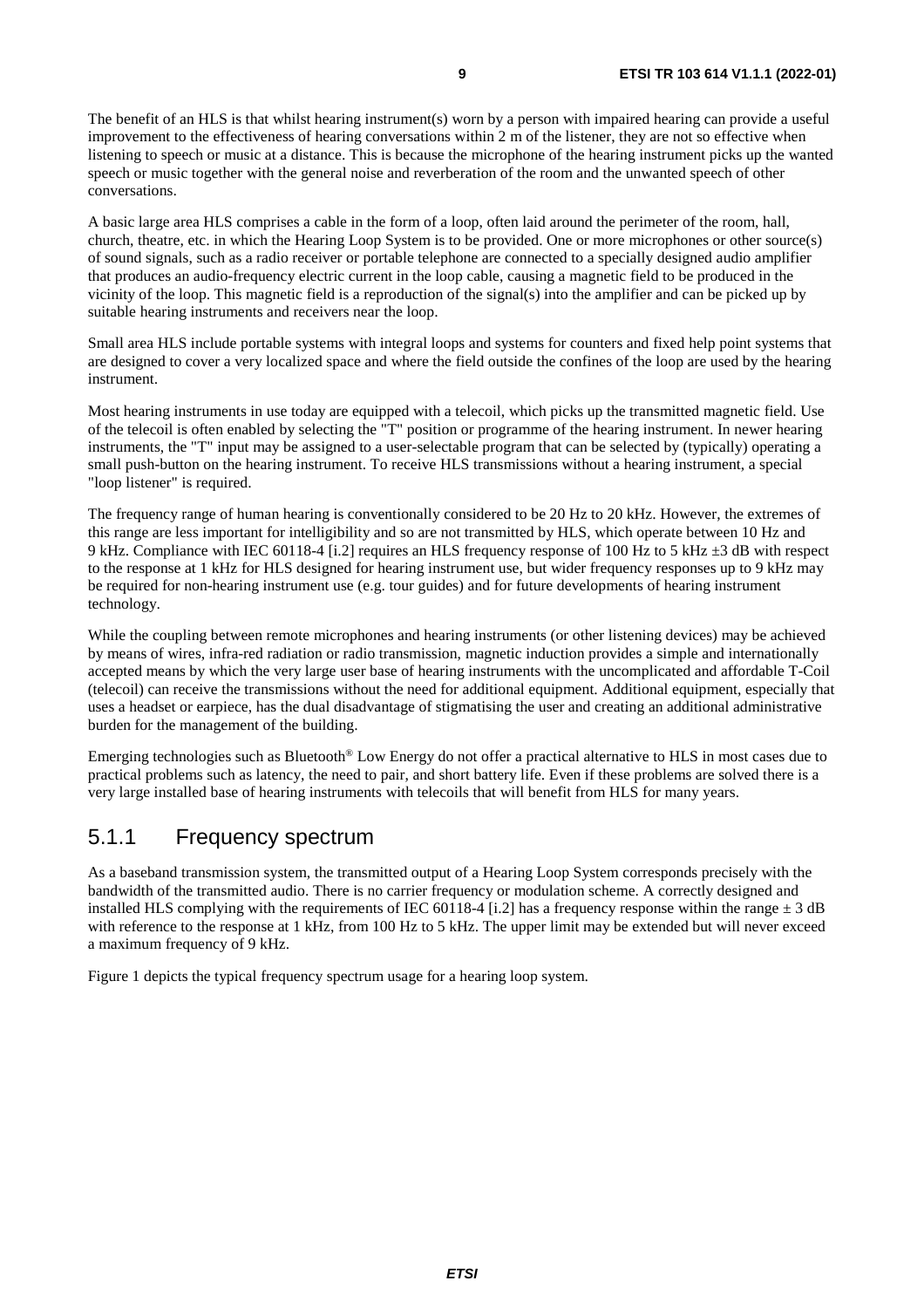<span id="page-9-0"></span>

**Figure 1** 

It should be noted that the HLS requires a flat frequency response for the H field within the defined frequency range, so the Hearing Loop System loop driver needs to have a constant current output to the loop to compensate for loop impedance variations with frequency. Hearing Loop Systems are not designed to transmit any E field.

#### 5.1.2 Magnetic field strength

A correctly designed and installed HLS complying with the requirements of IEC 60118-4 [\[i.2](#page-5-0)] with a 1 kHz sinewave input signal will be capable of producing an average magnetic field strength of 100 mA/m and a maximum magnetic field strength of 400 mA/m within the space where listeners' heads (and therefore hearing instruments) are expected to be. It should vary by no more than  $\pm 3$  dB for a large area hearing loop system and by no more than  $\pm 8$  dB for a small area system and should be measured with a true r.m.s. meter with 0,125 s averaging time. The 400 mA/m upper level allows for the highest peaks in the programme material (speech or music).

### 5.1.3 Magnetic field present outside the intended coverage space

The magnetic field produced by an HLS will extend beyond the space within which coverage is intended. However, the field strength decreases rapidly outside the space bounded by a simple perimeter loop as shown in Figure 2.

*ETSI*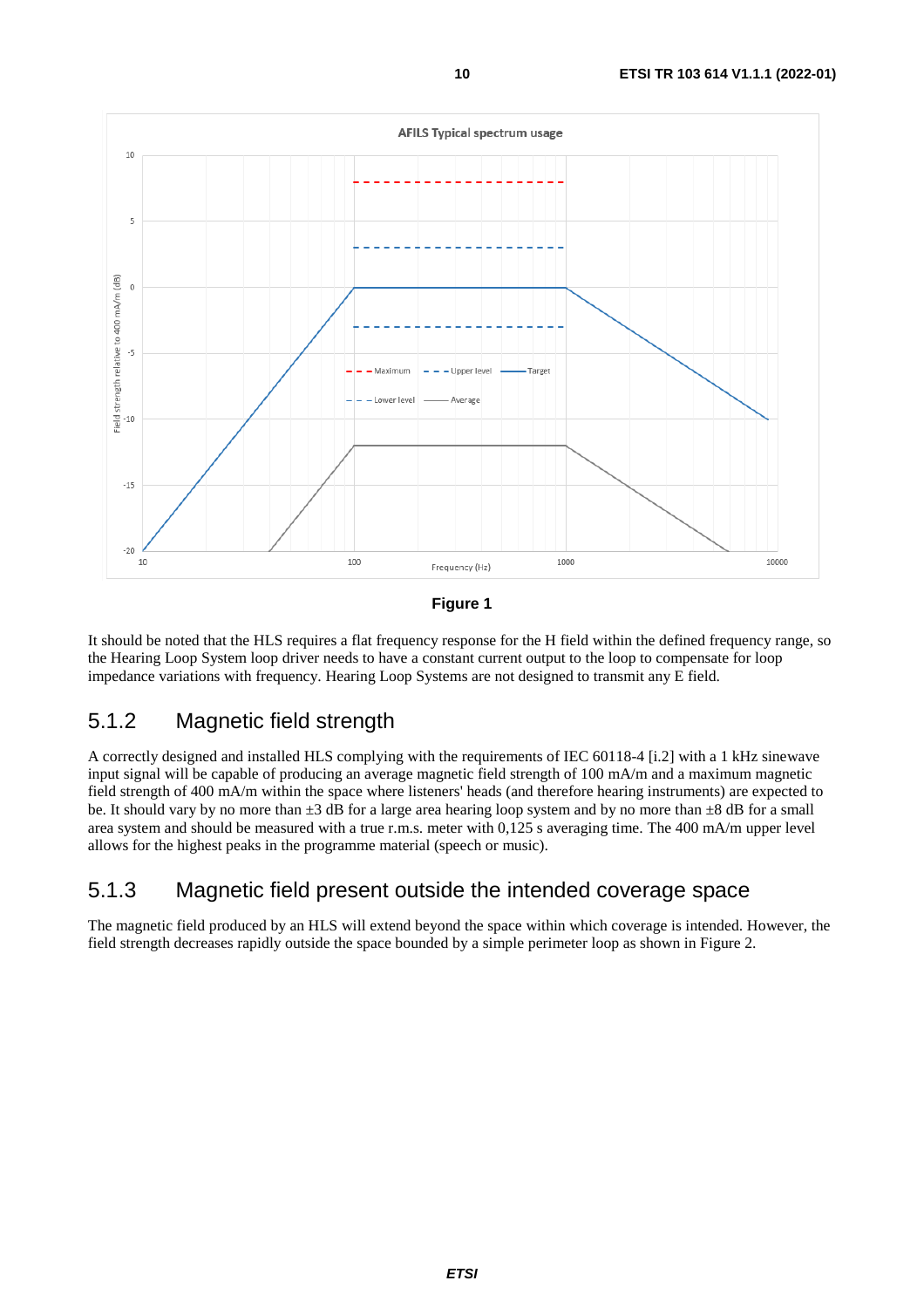<span id="page-10-0"></span>



Figure 2 shows how the vertical and horizontal components of the magnetic field (the vertical component normal to the plane of the loop being optimum for most hearing aids) vary as one moves away from the centre of the loop. 0 dB on the vertical axis is 400 mA/m. As can be seen, it is usual for the field strength to reduce to -30 dB at one loop width and -44 dB at twice that distance. It is generally accepted that field strengths below -40 dB are below the level of audibility for hearing instruments.

In situations where even low levels of magnetic field are not acceptable outside the coverage space, a simple perimeter loop may be inadequate. In these cases, 'low-spill' loop amplifier and configurations with pairs of phase-shifted loop arrays are used to severely attenuate the overspill outside the loop.

Certain HLS (e.g. counter and help point HLS intended to cover a very localized space) rely on magnetic fields extending beyond the loop for their correct operation and, although the field strength in the centre of these loops will be higher than 400 mA/m in order to provide close to 400 mA/m at the listener's position, this field reduces in level with distance away from the loop in a similar manner to perimeter loops.

### 5.1.4 The effect of abnormal loads on Hearing Loop System drivers

HLS drivers (or amplifiers) are designed to work into a range of load impedances, typically from tenths of an ohm to tens of ohms and tens to hundreds of microhenries. Should the driver be presented with a load impedance outside of the designed range the driver will limit its output to prevent improper operation, and in extreme cases will cease supplying the load in order to protect itself. Protection is normally provided against short-circuit and open-circuit loads, and loads that cause excessive dissipation of heat in the amplifier output stage.

#### 5.1.5 Existing national and international standards and legislative requirements for Hearing Loop Systems

#### 5.1.5.0 Introduction

There are international standards and legislative requirements for Hearing Loop Systems.

#### 5.1.5.1 IEC TR 63079:2017+AMD1:2018+AMD2:2020 CSV

IEC TR 63079 [\[i.1\]](#page-5-0) gives recommendations for and guidance on the design, planning, installation, testing, operation and maintenance of HLS intended for communicating speech, music and/or other signals.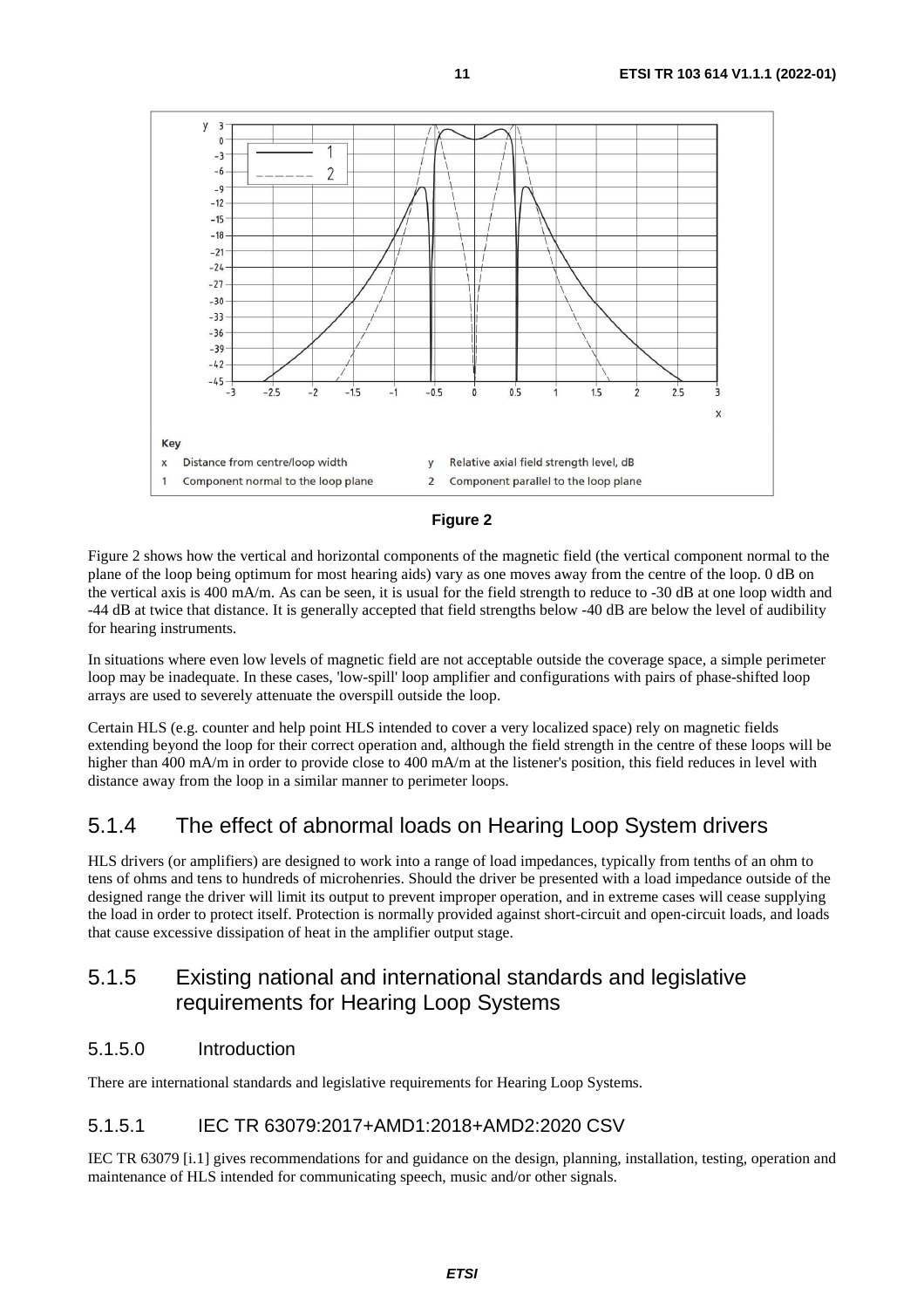<span id="page-11-0"></span>It is mainly concerned with HLS for hearing enhancement, in which the signals are communicated to users of hearing aids equipped with magnetic pick-up coils. This standard does not apply to induction-loop systems that use a carrier frequency, nor to other systems for hearing enhancement purposes which do not use magnetic induction.

This standard refers to IEC 60118-4 [[i.2\]](#page-5-0) for performance requirements.

#### 5.1.5.2 IEC 60118-4: 2014

It specifies requirements for the field strength in audio-frequency induction loops for hearing aid purposes, which will give adequate signal-to-noise ratio without overloading the hearing aid. The standard also specifies the minimum frequency response requirements for acceptable intelligibility.

Methods for measuring the magnetic field strength are specified, and information is given on appropriate measuring equipment, information that should be provided to the operator and users of the system, and other important considerations.

#### 5.1.5.3 IEC 62489-1: 2010 + Amd 1: 2014

This standard applies to the components of audio-frequency induction loop systems for assisted hearing. It may also be applied to such systems used for other purposes, as far as it is applicable. This standard is intended to encourage an accurate and uniform presentation of manufacturers' specifications, which can be verified by standardized methods of measurement.

#### 5.1.5.4 IEC 62489-2: 2014

This standard is intended for the assessment of human exposure to low-frequency magnetic fields produced by the system, by calculation and by in-situ testing.

This standard does not deal with other aspects of safety, for which IEC 60065 [\[i.7\]](#page-5-0) applies, nor with EMC.

#### 5.1.5.5 ETSI EN 303 348

This standard specifies technical characteristics and methods of measurements for audio frequency induction loop drivers.

#### 5.1.5.6 Other Standards

All EU Member states have legislation on provisions for people with disabilities that include Hearing Loop Systems, and examples of these can be found in the Bibliography.

### 5.2 Market Information and Application Description

Some illustrations from the HLS industry follow. It will be noted that in all cases the hearing aid user(s) are either within the area enclosed by the loop, or in very close proximity (less than 2 metres) to it.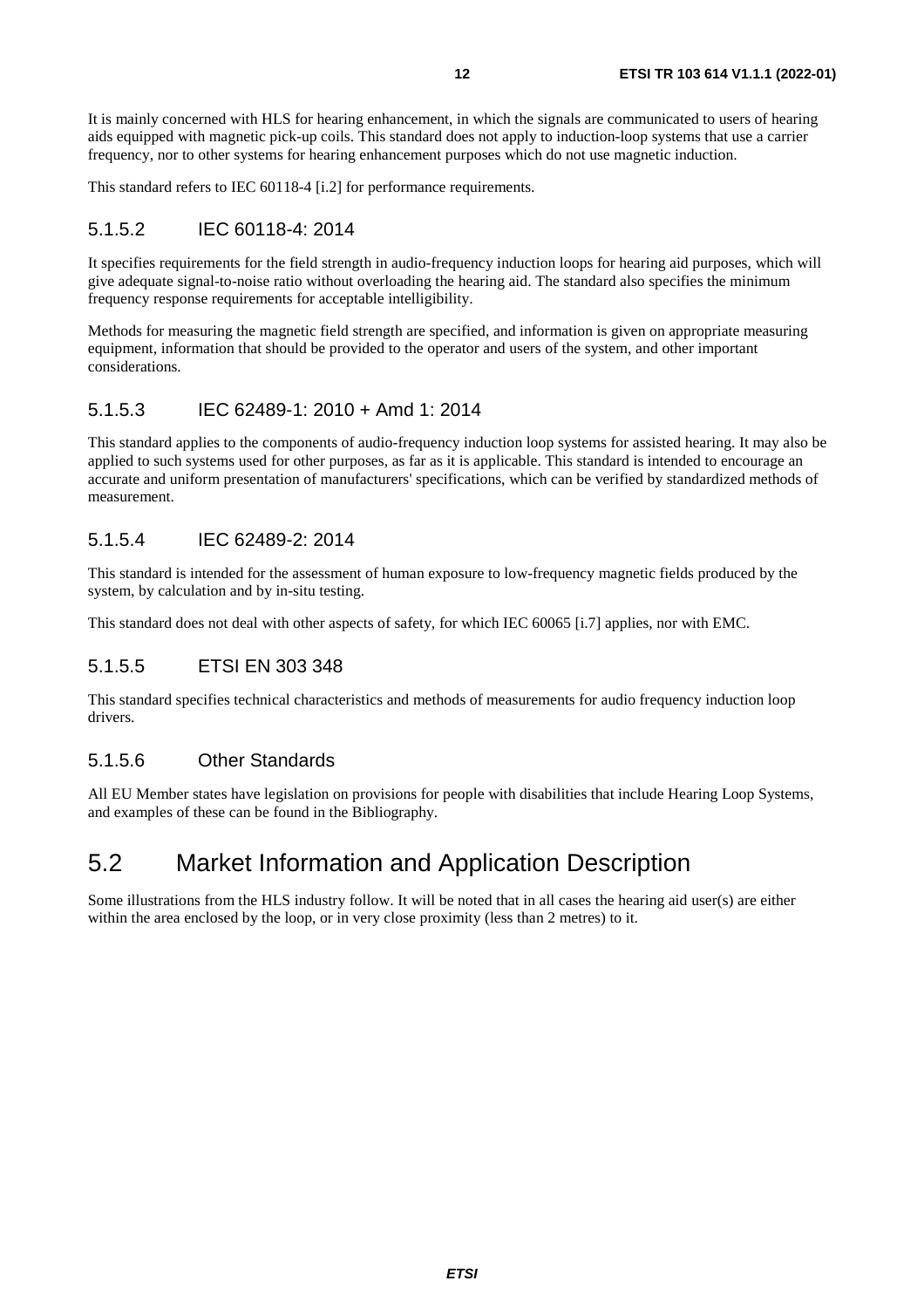

**Figure 3: Small area counter hearing loop system** 



**Figure 4: Small area hearing loop driver, typically installed under a counter**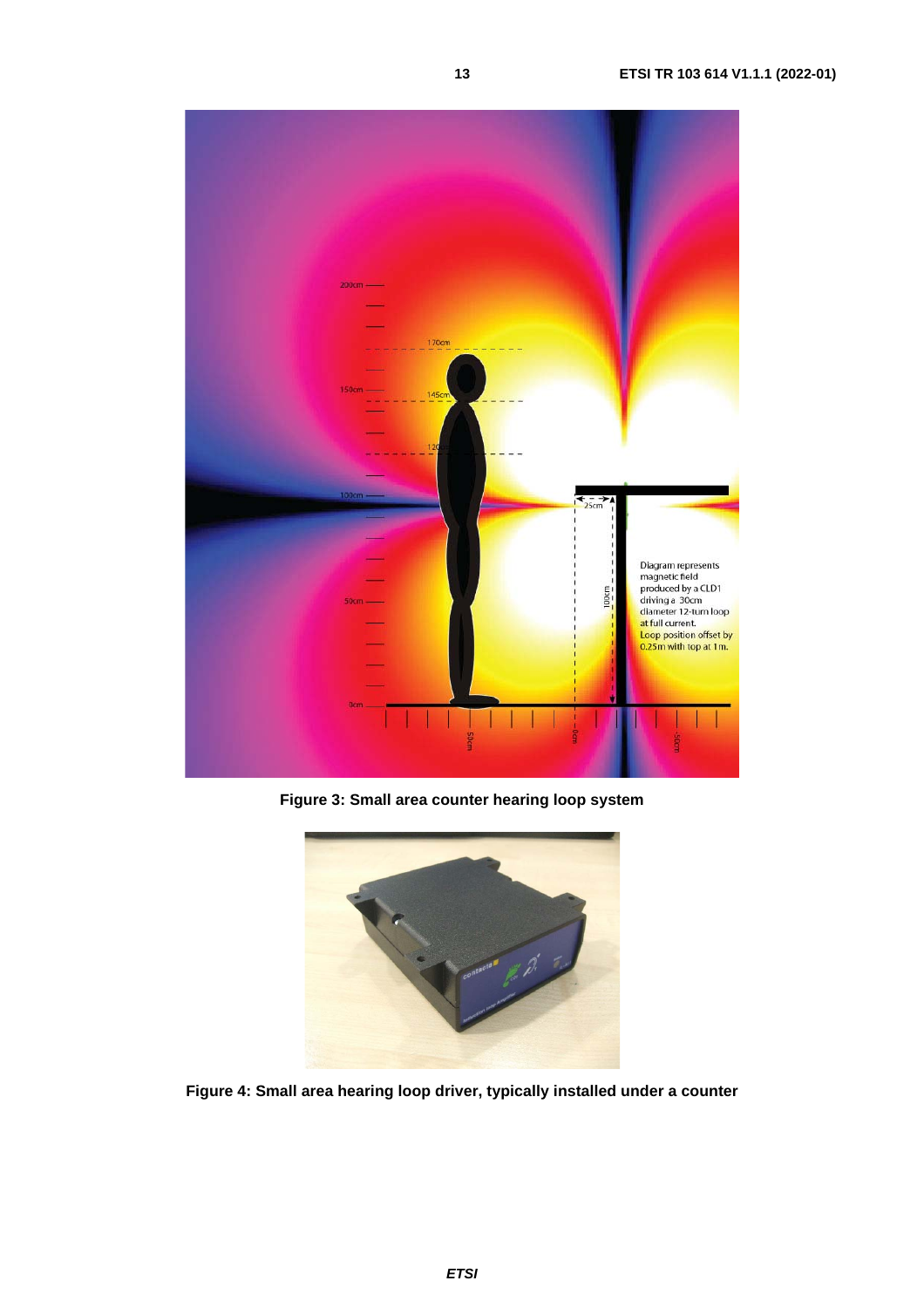

**Figure 5: Large area domestic hearing loop system** 



**Figure 6: Large area domestic hearing loop driver**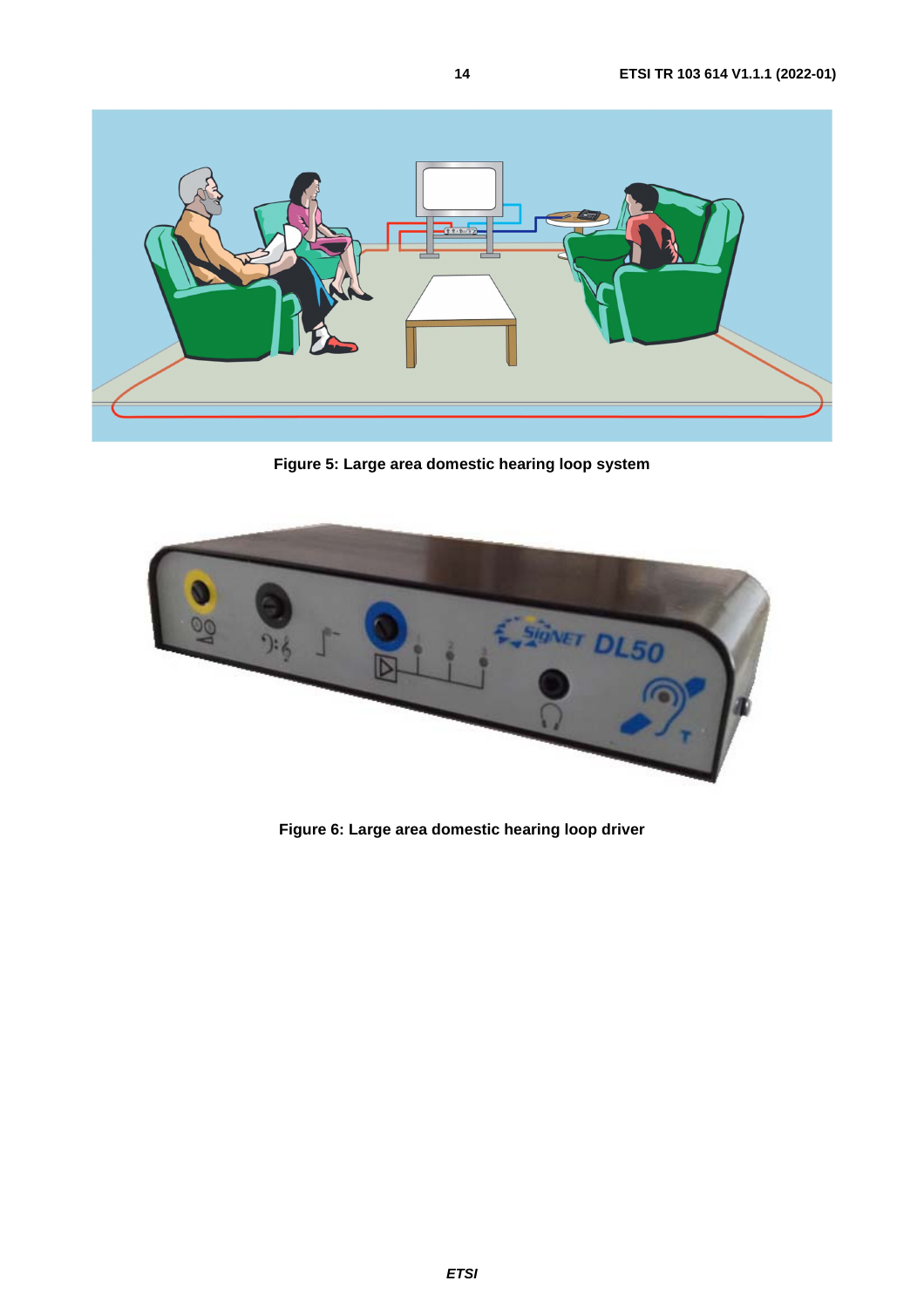<span id="page-14-0"></span>

**Figure 7: Large area meeting room hearing loop system** 



**Figure 8: Large area meeting room hearing loop driver, which may be rack mounted** 

### 8 Conclusions

Hearing Loop Systems have been in use for many years in a wide variety of public and private scenarios without causing radio-frequency interference.

They have been of great economic, cultural and social benefit, primarily (but not exclusively) to people with hearing disabilities.

It is therefore important that the radio spectrum from 10 Hz to 9 kHz continues to be permitted for Hearing Loop Systems on a Europe-wide basis.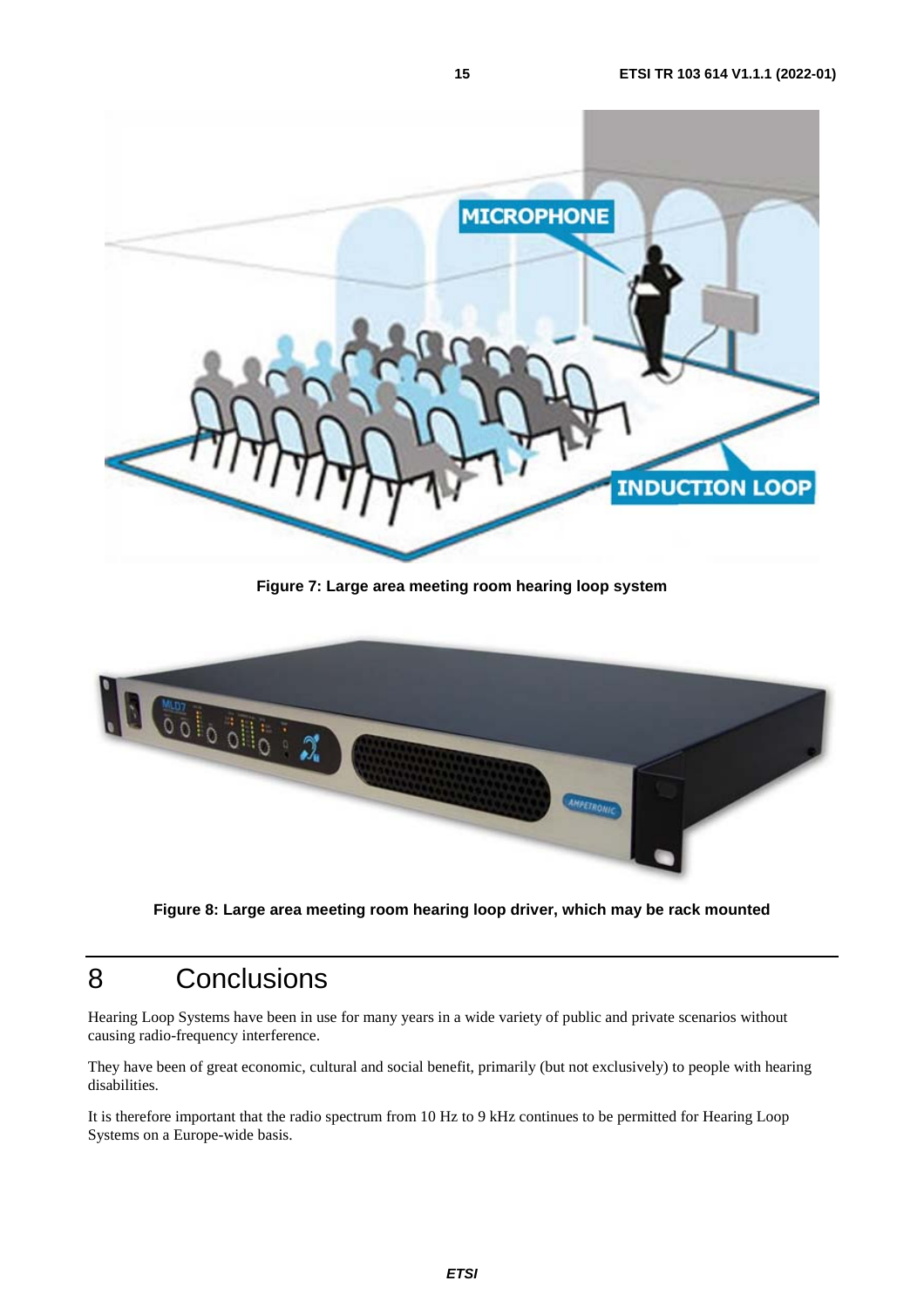## <span id="page-15-0"></span>9 Requested ECC and EC Actions

ETSI requests ECC to consider the present document, which includes necessary information to support the co-operation under the MoU between ETSI and the Electronic Communications Committee (ECC) of the European Conference of Postal and Telecommunications Administrations (CEPT).

## 10 Expected ETSI Actions and Standard Requirements

Support for the adoption of an ETSI standard for Hearing Loop Systems to demonstrate compliance with the RED that is being drafted by the International Hearing Loop Manufacturers Association (IHLMA).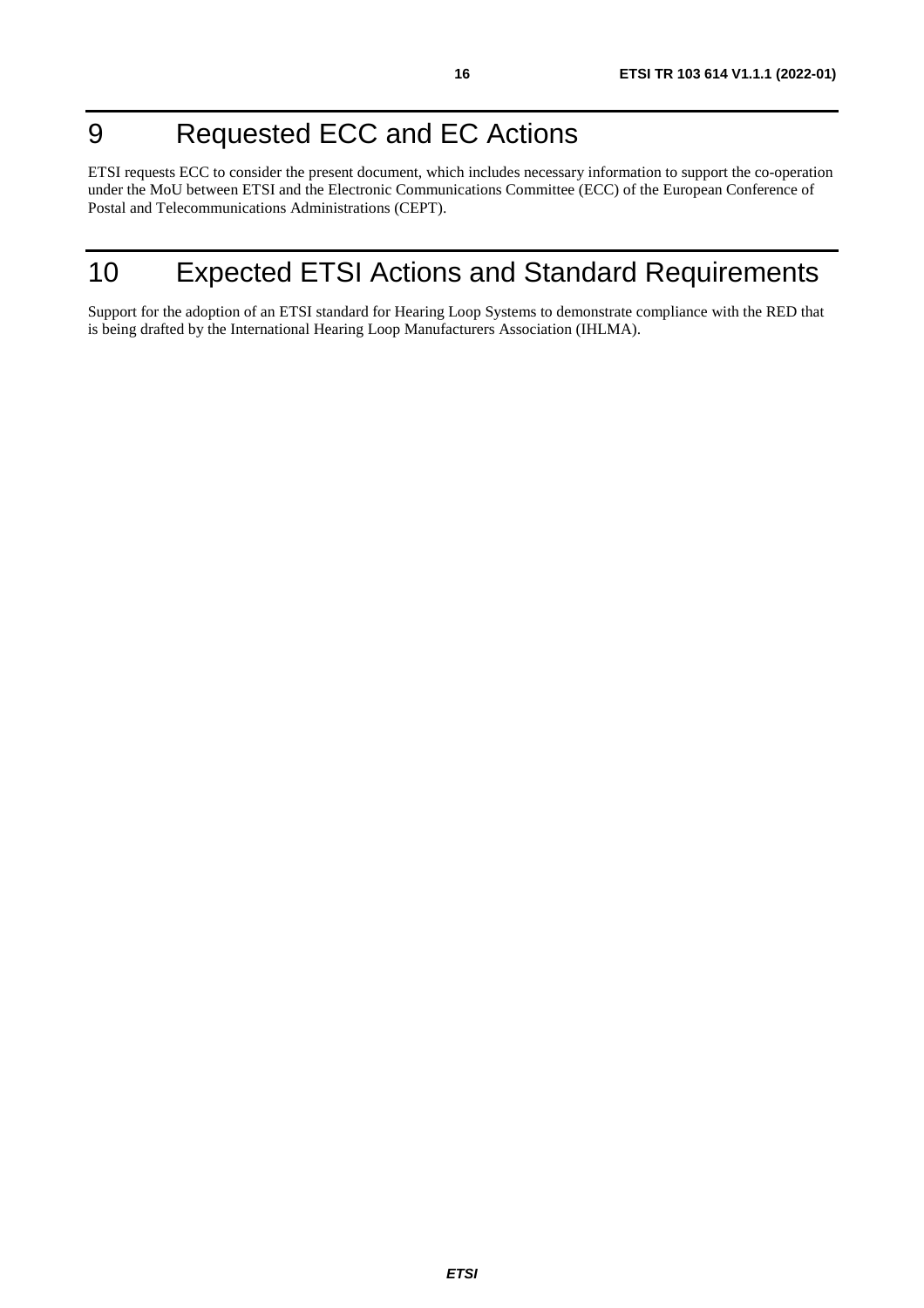### <span id="page-16-0"></span>Annex A: Detailed Market Information

## A.1 Applications

### A.1.0 Introduction

HLS are intended for use in domestic and non-domestic applications, wherever a benefit to hearing instrument users is required.

HLS are used in theatres, conference rooms, cinemas, places of worship, meeting halls, shopping areas, and education establishments, and for passenger handling buildings associated with rail, sea and air transport. Smaller installations are used in household premises and residential homes can increase the enjoyment of radio, television programmes and personal computers. They can also prove to be valuable for interview areas, ticket booths and service counters (ticket office systems).

### A.1.1 Application Categories

HLS applications fall into the following categories:

• Large, fixed installations

E.g. Theatres, musical halls, congress centres, event halls, sports arenas

• Smaller communal and domestic settings

E.g. Residential homes, meeting areas

"One to one" settings

E.g. Ticket offices, sales outlets

Personal use

E.g. Private television viewing

## A.2 Market Size

### A.2.1 Markets Covered

HLS are used worldwide. Both manufactures and users prefer harmonized solutions for the available equipment. Through the harmonization, the same equipment can be used in large areas and a huge number of countries. This lowers unit production costs and lowers the costs for the users.

## A.2.2 Current Market Situation

It is estimated that within the UK, sales of Hearing Loop Systems are at least 10 000 systems per annum, and the existing base of HLS is estimated to be between 50 000 and 200 000 systems. Hearing Loop Systems are also common in countries such as Norway, Sweden, Denmark, Finland, The Netherlands, Germany and France. It is expected that the number of systems and their use in different countries will increase with as the population ages and with increasing observation of disability legislation.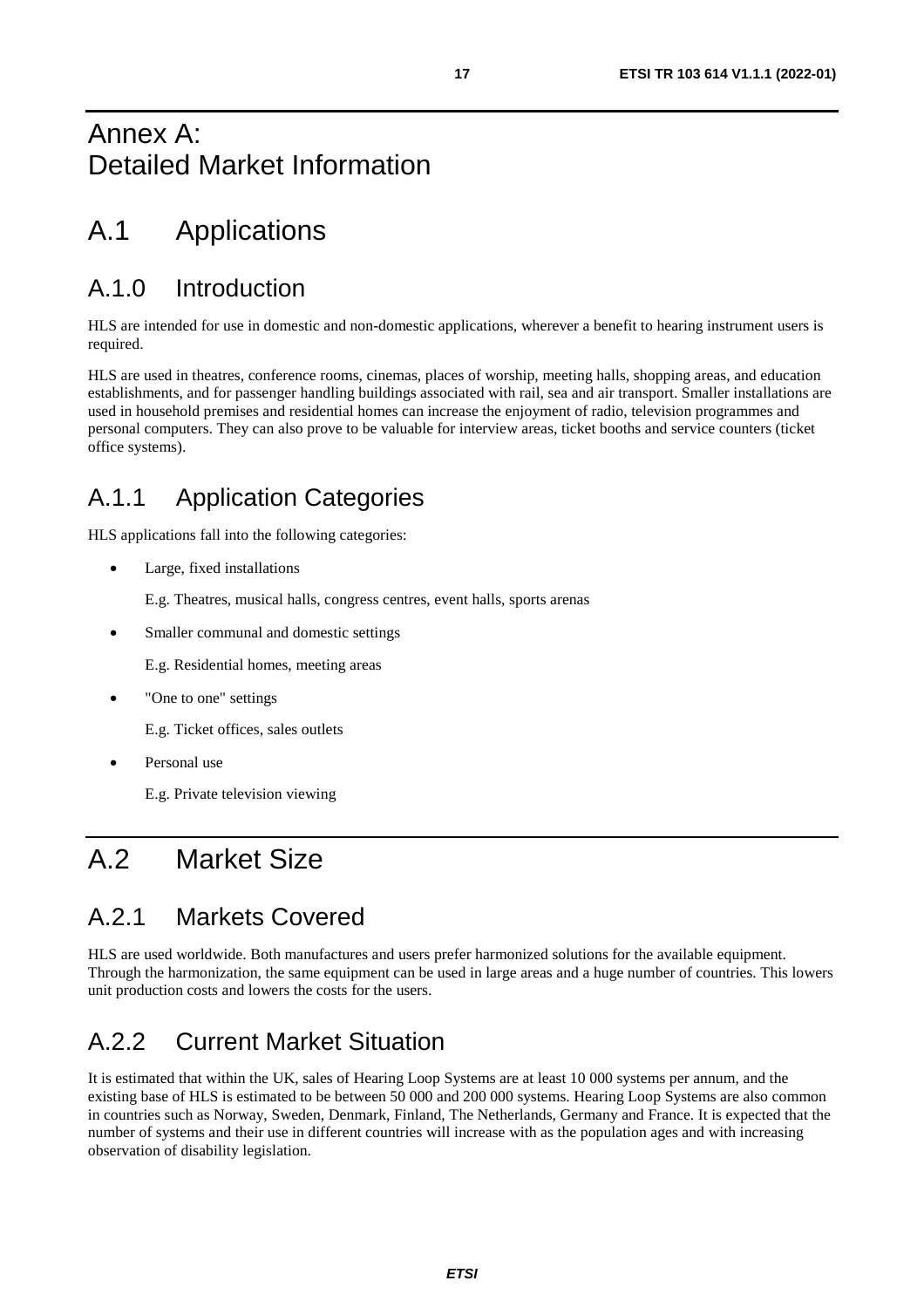### <span id="page-17-0"></span>A.2.3 Market forecast

HLS are likely to be required for the foreseeable future because of the very large user base, the number of installations and EU-wide legislative requirements for equality of access.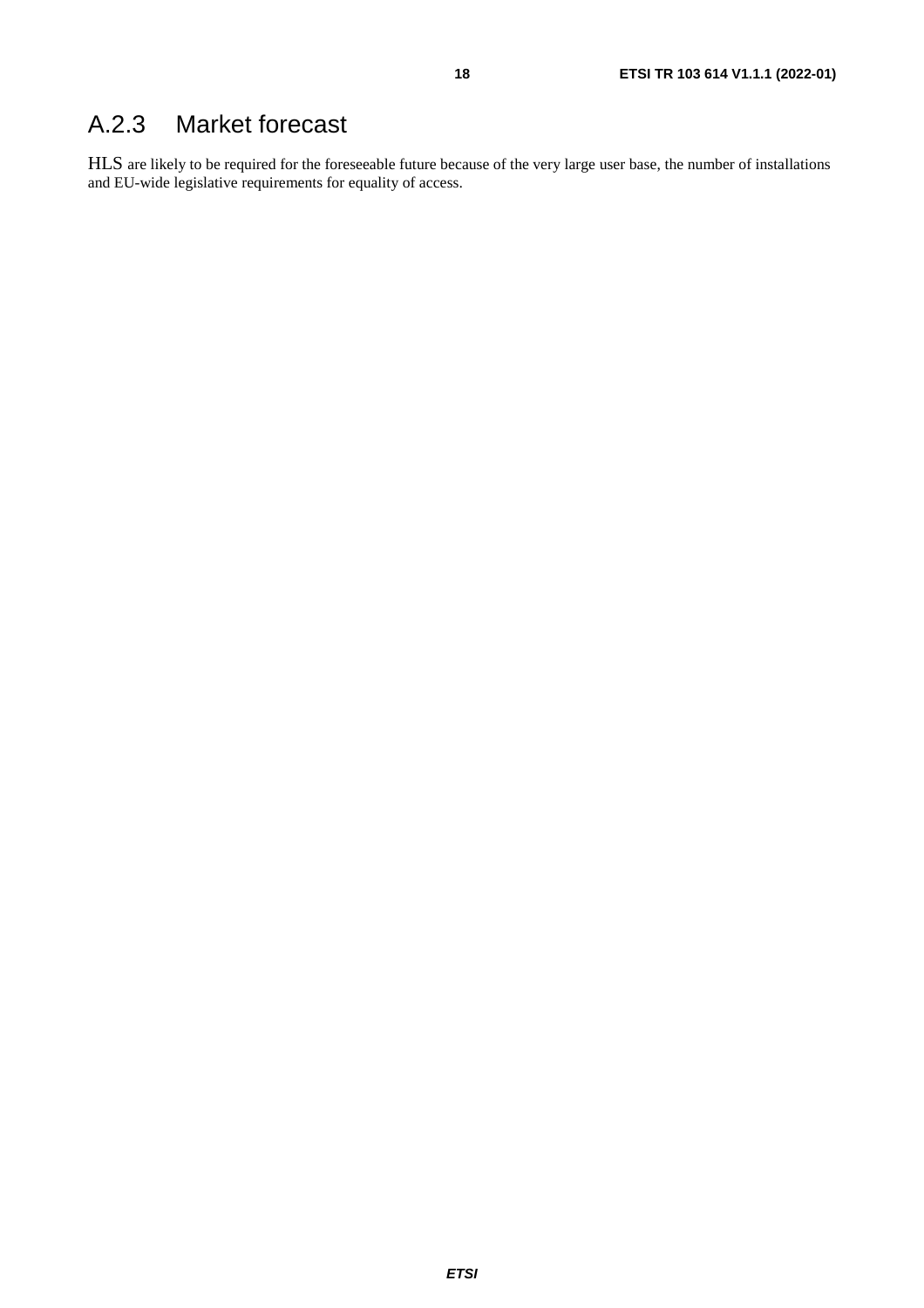## <span id="page-18-0"></span>Annex B: **Bibliography**

• BS 8300 (2009)

British Standard BS 8300 is the code of practice for the design of buildings and their approaches to meet the needs of disabled people. The standard recommends that "a hearing enhancement system, using induction loop, infra-red or radio transmission, should be installed in rooms and spaces used for meetings, lectures, classes, performances, spectator sports or films, and used at service and reception counters where the background noise level is high or where glazed screens are used" (9.3.2). It pinpoints the following areas for consideration: seated waiting areas, ticket sales and information points, fitness suites and exercise studios, churches, crematoria and cemetery chapels, educational, cultural and scientific buildings.

The UK Building Regulations Part M

Current building regulations for England and Wales state that newly erected or substantially reconstructed non-domestic buildings should make reasonable provision for people to gain access to and use their facilities (Requirement M1). In particular, the regulations state that reasonable 'aids to communication' should be provided for the hearing impaired in auditoria, meeting rooms, reception areas, ticket offices and at information points. One of the aims of Requirement M1 is to ensure all people can participate in proceedings at lecture/conference facilities and entertainment, leisure and social venues. According to the regulations, aids to communication will satisfy {part of} this requirement if 'a hearing enhancement system is installed in rooms and spaces designed for meetings, lectures, classes, performances ... and at service or reception counters when they are situated in noisy areas or behind glazed screens' (section 4.36/4.36b). The regulations acknowledge that a person with a hearing disability needs to receive a signal that is amplified in both volume and signal-to-noise ratio and that hearing loop, infrared, radio and sound field systems can provide this advanced level of sound (section 4.35, Design Considerations). In larger spaces, provision needs to be made for a permanent system, but in small meeting rooms, a portable hearing loop system would be acceptable.

The UK Care Standards Act (2000)

The UK's Care Standards Act demands that care homes in England provide certain adaptations and equipment for residents, including: - 'facilities, including communication aids (e.g. a loop system), and signs to assist the needs of all service users, taking account of the needs, for example, of those with hearing impairment, visual impairment, dual sensory impairments, learning disabilities or dementia or other cognitive impairment, where necessary' (standard 22.6). These requirements apply to all care homes providing accommodation and nursing or personal care for older people in England. Regular inspections and enforcement of the legislation is now carried out by the UK Care Quality Commission (COC).

The UK Equality Act (2010)

The UK's Equality Act (2010) aims to protect disabled people including the hearing impaired. Under the Act (which combines and replaces previous discrimination legislation including the Disability Discrimination Act), all service providers and those providing goods and facilities in Great Britain are required to make changes, where needed, to improve service for disabled customers or potential customers. There is a legal requirement to make reasonable changes to the way things are done, to the built environment and to provide auxiliary aids and services (such as providing information in an accessible format, a hearing loop for customers with hearing aids, special computer software or additional staff support when using a service).

Employers should also take measures to ensure that employees are not disadvantaged in the workplace.

The UN Convention on the Rights of Persons with Disabilities

The link below lists the 164 countries that signed up for the UN's Convention on the Rights of Persons with Disabilities and as such many will have legislation similar to the UK Equality Act in place.

[https://www.un.org/development/desa/disabilities/convention-on-the-rights-of-persons-with-disabilities.html.](https://www.un.org/development/desa/disabilities/convention-on-the-rights-of-persons-with-disabilities.html)